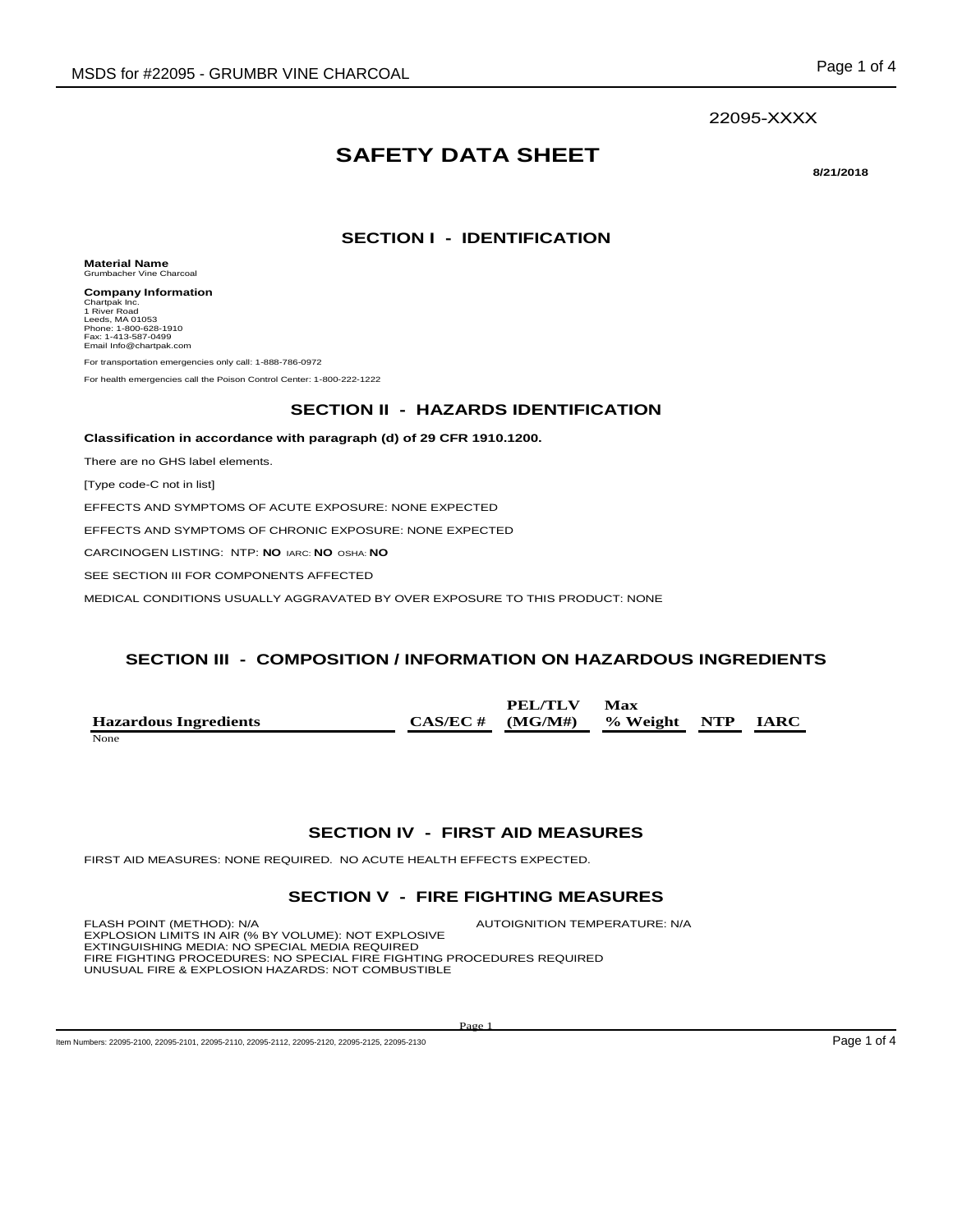#### **SECTION VI - ACCIDENTAL RELEASE MEASURES**

STEPS TO BE TAKEN IN CASE A MATERIAL IS SPILLED: Clean up in accordance with all applicable regulations. Absorb spillage with non-<br>combustible, absorbent material. For waste disposal, see Section XIII

#### **SECTION VII - HANDLING AND STORAGE**

PRECAUTIONS TO BE TAKEN DURING STORAGE AND HANDLING: Good industrial hygiene practice requires that exposure be maintained<br>below the TLV. This is preferably achieved through the provision of adequate ventilation. When expo this way, personal respiratory protection should be employed.

#### **SECTION VIII - EXPOSURE CONTROLS / PERSONAL PROTECTION**

RESPIRATORY PROTECTION AND SPECIAL VENTILATION REQUIREMENTS: NONE REQUIRED OTHER PROTECTIVE EQUIPMENT (GLOVES, GOGGLES, ETC): NONE REQUIRED WORK/HYGIENE PRACTICES: NONE REQUIRED ENGINEERING CONTROLS: NONE REQUIRED

#### **SECTION IX - PHYSICAL AND CHEMICAL PROPERTIES**

BOILING POINT: N/A MELTING POINT: N/A VAPOR PRESSURE: N/A SPECIFIC VAPOR DENSITY (AIR=1): N/A<br>SOLUBILITY IN WATER: N/A

SPECIFIC GRAVITY: N/A<br>REACTIVITY IN WATER: NON-REACTIVE

#### **SECTION X - STABILITY AND REACTIVITY**

HAZARDOUS POLYMERIZATION PRODUCTS: N/A STABILITY: STABLE CONDITIONS TO AVOID: N/A INCOMPATIBILITY (MATERIALS TO AVOID): N/A HAZARDOUS DECOMPOSITION PRODUCTS: N/A

#### **SECTION XI - TOXICOLOGICAL INFORMATION**

ACUTE EFFECTS ASSOCIATED WITH USE OF THIS MATERIAL: NONE EXPECTED The summated LD50 is >50000 mg/kg.

This product is not considered to be a known or suspected human carcinogen by NTP, IARC or OSHA (see section III)

#### **SECTION XII - ECOLOGICAL INFORMATION**

NO HARMFUL EFFECTS KNOWN OTHER THAN THOSE ASSOCIATED WITH SUSPENDED INERT SOLIDS IN WATER.

#### **SECTION XIII - DISPOSAL CONSIDERATIONS**

RCRA HAZARD CLASS (40 CFR 261): THIS PRODUCT IS NOT CLASSIFIED AS A HAZARDOUS WASTE.<br>WASTE DISPOSAL METHOD: DISPOSE OF IN ACCORDANCE WITH FEDERAL, STATE AND LOCAL REGULATIONS.

#### **SECTION XIV - TRANSPORTATION INFORMATION**

U.S. DOT (49 CFR 172.101): THIS IS NOT A HAZARDOUS MATERIAL AS CLASSIFIED BY CFR 172.101.

### **SECTION XV - REGULATORY INFORMATION**

Page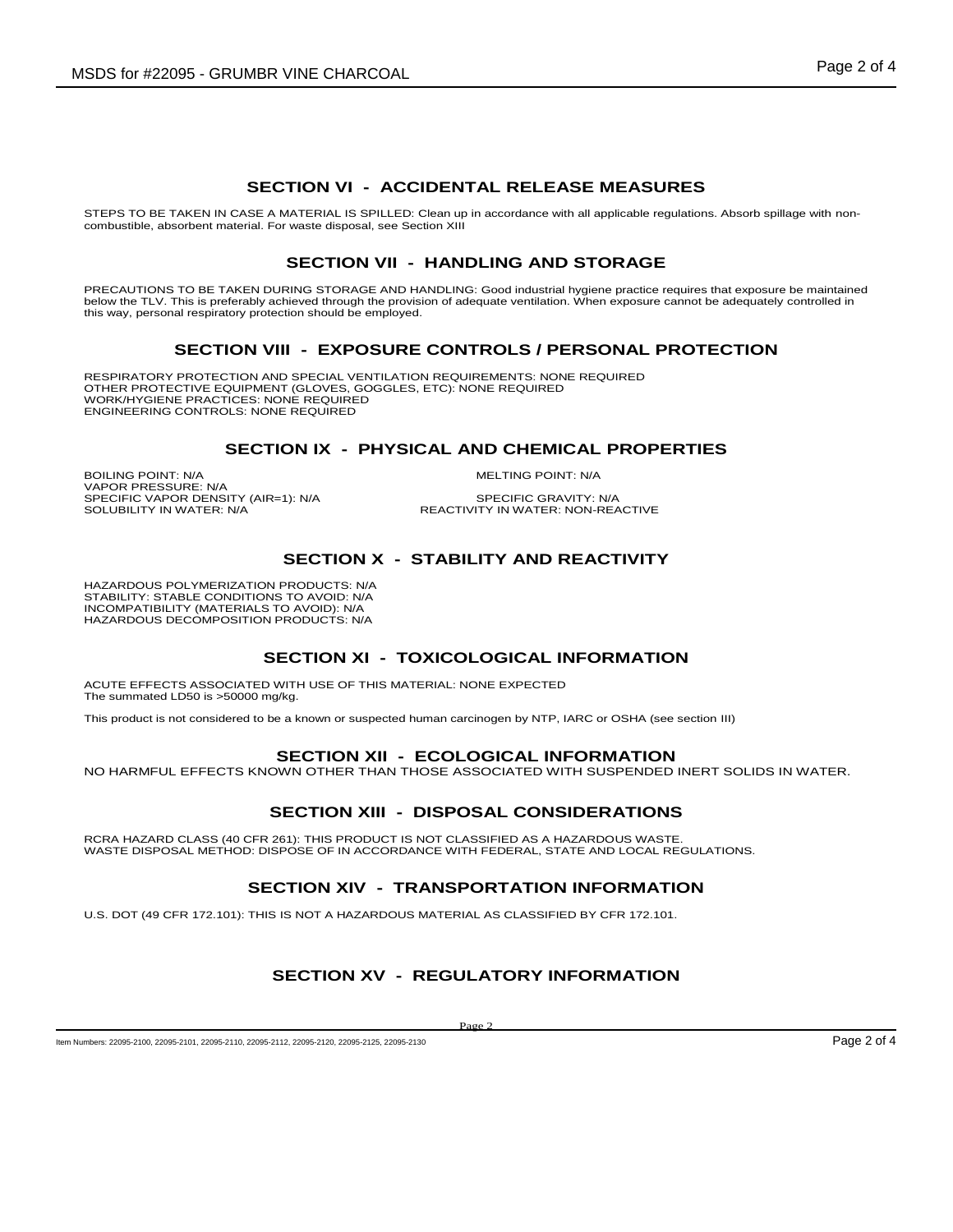CONTENTS OF THIS SDS COMPLY WITH OSHA HAZARD COMMUNICATION STANDARD 29 CFR 1910.1200

EPA SARA TITLE III CHEMICAL LISTINGS: SECTION 302.4 EXTREMELY HAZARDOUS SUBSTANCES (40 CFR 355): NONE

SECTION 313 TOXIC CHEMICALS (40 CFR 372): NONE

INTERNATIONAL REGULATIONS

CANADIAN WHMIS: THIS PRODUCT IS A CONTROLLED PRODUCT UNDER CANADA'S WORKPLACE HAZARDOUS MATERIALS INFORMATION SYSTEM. IT CONTAINS THE FOLLOWING TOXIC OR HIGHLY TOXIC MATERIALS: NONE

SUPPLEMENTAL STATE COMPLIANCE INFORMATION:

THIS PRODUCT CONTAINS THE FOLLOWING CHEMICAL(S) LISTED UNDER NEW JERSEY'S RIGHT TO KNOW PROGRAM: NONE

THIS PRODUCT CONTAINS THE FOLLOWING CHEMICAL(S) REQUIRING NOTIFICATION TO THE STATE OF WASHINGTON UNDER THEIR CHILDREN'S SAFE PRODUCTS ACT: NONE

THIS PRODUCT CONTAINS THE FOLLOWING CHEMICAL(S) LISTED IN FLORIDA'S TOXIC SUBSTANCE LIST: NONE

THIS PRODUCT CONTAINS THE FOLLOWING CHEMICAL(S) LISTED IN MAINE'S PRIORITY CHEMICAL LIST: NONE

THIS PRODUCT CONTAINS THE FOLLOWING CHEMICALS CONSIDERED BY VERMONT AS BEING OF VERY HIGH CONCERN TO CHILDREN: NONE

THIS PRODUCT CONTAINS THE FOLLOWING CHEMICAL(S) LISTED IN MASSACHUSETTS HAZARDOUS SUBSTANCE LIST: **NONE** 

THIS PRODUCT CONTAINS THE FOLLOWING CHEMICAL(S) LISTED ON MICHIGAN'S CRITICAL MATERIALS REGISTER: **NONE** 

THIS PRODUCT CONTAINS THE FOLLOWING CHEMICAL(S) LISTED ON MINNESOTA'S HAZARDOUS SUBSTANCES LIST: NONE

THIS PRODUCT CONTAINS THE FOLLOWING CHEMICAL(S) LISTED IN PENNSYLVANIA'S HAZARDOUS SUBSTANCES LIST: NONE

Under CPSC's consumer product regulations (16CFR1500.3 and 150014), this product has the following required acute and chronic hazard labeling:

#### **NONE**

#### **SECTION XVI - OTHER INFORMATION**

Disclaimer: We believe the statements, technical information and recommendations contained herein are reliable, but they are given without warranty or guarantee of any kind. The information contained in this document applies to this specific material as supplied. It may not be valid for this material if it is used in combination with any other materials. It is the user's responsibility to satisfy oneself as to the suitability and completeness of this information for the user's own particular use.

**LAST REVISION DATE: 08/21/18**

Item Numbers: 22095-2100, 22095-2101, 22095-2110, 22095-2112, 22095-2120, 22095-2120, 22095-2130